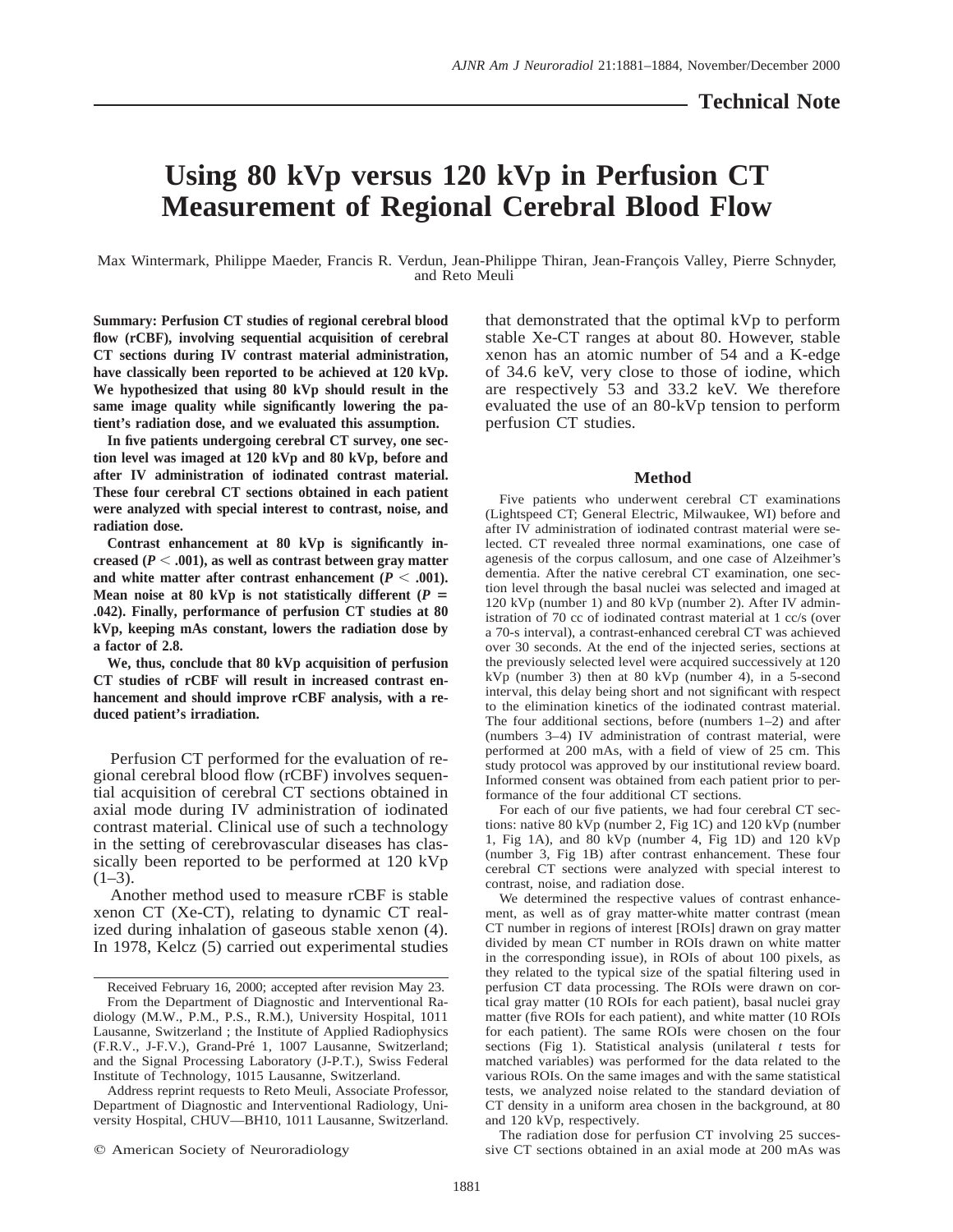

FIG 1. Four cerebral CT sections through the basal nuclei obtained at 200 mAs and at 80 kVp (C, D) and 120 kVp (A, B), before (A, C) and after (B, D) IV administration of iodinated contrast material (C, 80 kVp [number 2], A, 120 kVp [number 1], D, 80 kVp + C [number 4],  $B$ , 120 kVp + C [number 3]). ROIs were drawn on cortical gray matter, basal nuclei gray matter, and white matter. Typical ROIs chosen for measurements are shown on A. The four sections are displayed with the same window settings (window level: 40 HU, and window width: 80 HU). At 80 kVp, the contrast enhancement is increased, as well as the gray matter-white matter contrast. The signal-to-noise ratio is not significantly altered.

evaluated for 80 and 120 kVp on the Lightspeed CT unit. This evaluation was achieved through experimental studies on a test phantom in conformity with Food and Drug Administration (FDA) rules, related to a polymethylmetacrylate cylinder of 16-cm diameter (Code of Federal Regulations, 21 CFR Ch. 1, §1020.3, FDA, Washington DC, 1992). Calculation of normalized and weighted CT dose index (nCTDIw) and cerebral effective dose was performed according to European Guidelines on Quality Criteria for Computed Tomography (6), which are very close to those recommended by the FDA. The brain-absorbed dose was deduced from the nCTDIw (7).

## **Results**

Contrast enhancement and gray matter-white matter contrast observed at 80 and 120 kVp, respectively, are summarized in the Table, which describes numerical averages and standard deviations of ROI values in the corresponding issue. Contrast enhancement at 80 kVp is significantly increased for cortical gray matter  $(P \n< .001)$ , basal nuclei gray matter ( $P < .001$ ), and white matter ( $P <$ .001). Contrast between gray matter and white mat-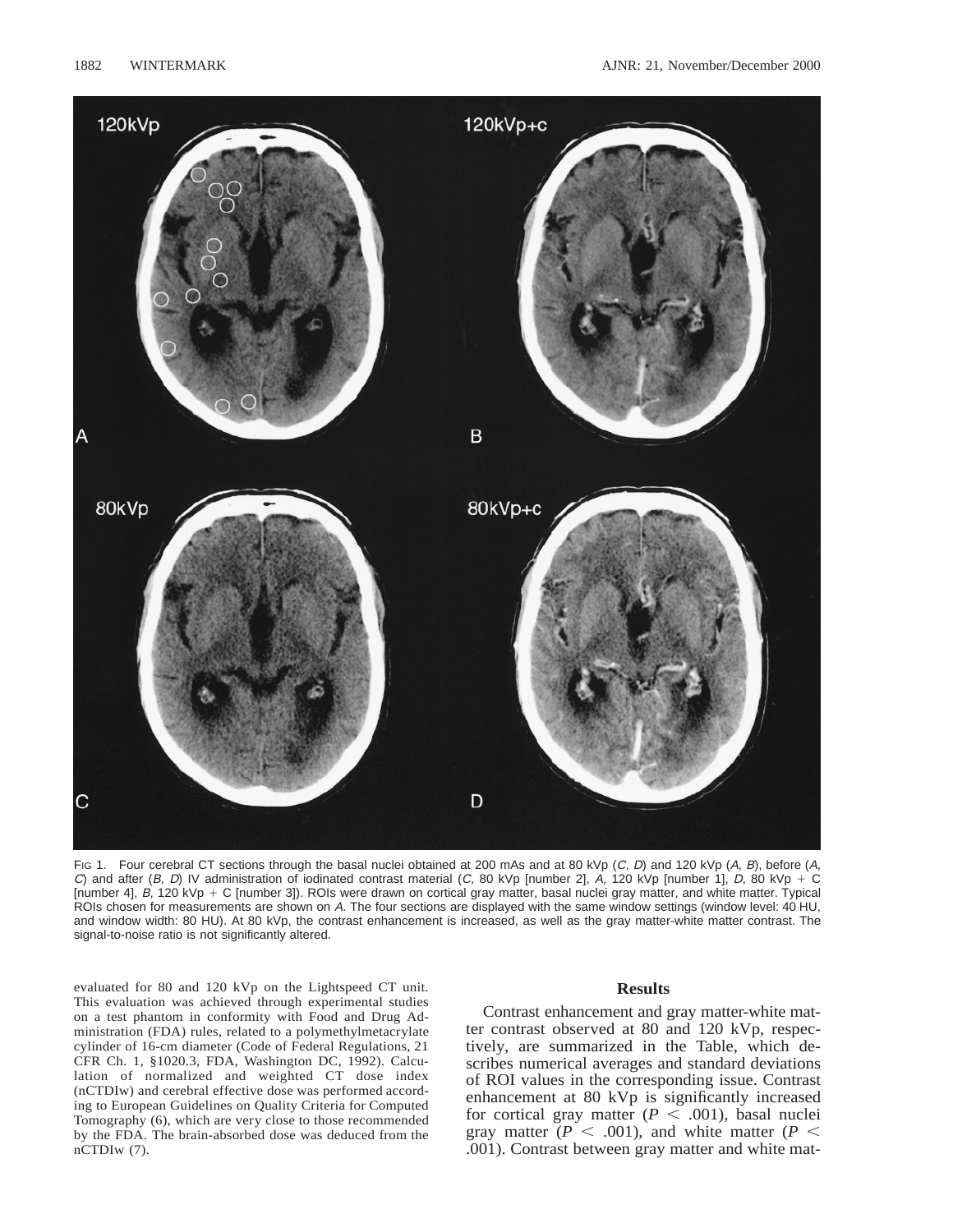|                                   | #4               |                          |                | #3                       |
|-----------------------------------|------------------|--------------------------|----------------|--------------------------|
|                                   | #2               | $80$ kVp +               | #1             | $120$ kVp +              |
|                                   | $80 \text{ kVp}$ | <b>Contrast Material</b> | $120$ kVp      | <b>Contrast Material</b> |
| Cortical gray matter              |                  |                          |                |                          |
| Density                           | $69 \pm 5$ HU    | $78 \pm 7$ HU            | $63 \pm 3$ HU  | $68 \pm 5$ HU            |
| Contrast enhancement              |                  | $9 \pm 4$ HU             |                | $5 \pm 3$ HU             |
|                                   |                  | $13\% \pm 5\%$           |                | $7\% \pm 4\%$            |
| Basal nuclei gray matter          |                  |                          |                |                          |
| Density                           | $62 \pm 1$ HU    | $68 \pm 3$ HU            | $60 \pm 1$ HU  | $63 \pm 2$ HU            |
| Contrast enhancement              |                  | $6 \pm 3$ HU             |                | $3 \pm 2$ HU             |
|                                   |                  | $10\% \pm 4\%$           |                | $5\% \pm 3\%$            |
| White matter                      |                  |                          |                |                          |
| Density                           | $54 \pm 2$ HU    | $58 \pm 2$ HU            | $53 \pm 3$ HU  | $55 \pm 2$ HU            |
| Contrast enhancement              |                  | $4 \pm 2$ HU             |                | $2 \pm 2$ HU             |
|                                   |                  | $7\% \pm 4\%$            |                | $4\% \pm 4\%$            |
| Gray matter-white matter contrast | $20\% \pm 1\%$   | $25\% \pm 2\%$           | $15\% \pm 3\%$ | $18\% \pm 2\%$           |

| Contrast enhancement and gray matter-white matter contrast at 80 and 120 kVp (numeric average $\pm$ standard deviation) |  |  |  |  |  |
|-------------------------------------------------------------------------------------------------------------------------|--|--|--|--|--|
|-------------------------------------------------------------------------------------------------------------------------|--|--|--|--|--|

ter before contrast material administration is increased at 80 kVp, but not significantly ( $P = 0.06$ ). On the other hand, contrast between gray matter and white matter after contrast enhancement is significantly increased  $(P < .001)$ .

Mean noise was 6.6 HU  $\pm$  3.9 HU at 80 kVp and 5.3 HU  $\pm$  2.6 HU at 120 kVp, a statistically insignificant difference  $(P = .042)$ .

Considering acquisition of two adjacent 10-mm sections, available thanks to the multidetector-array technology, the measured nCTDIw is 0.090 mGy/ mAs at 80 kVp and 0.249 mGy/mAs at 120 kVp. Supposing a perfusion CT protocol of 25 successive slices obtained in axial mode at 200 mAs and with regard to the geometry of radiation delivery on the Lightspeed CT unit (dose efficiency of 65%), the resultant radiation dose is 291 mGy at 80 kVp and 806 mGy at 120 kVp. Regarding the stochastic effect of radiation, these calculated doses must be redistributed on the whole cerebral volume. Because a 20-mm thickness relates approximatively to a 10th of the cerebral volume, the brain absorbed dose at 80 kVp is 29 mGy. Considering a weighting factor of 0.0021 mSv/(mGy x cm) for the brain, the cerebral effective dose is 1.218 mSv, which is inferior to the reference dose level for a standard cerebral CT examination (2.5 mSv) (6).

### **Discussion**

It was impossible to perform successive 120- and 80-kVp perfusion CT studies in human patients for evident ethical and technical reasons. The radiation dose required and the time delay necessary to eliminate contrast between two studies would have been excessive. However, we demonstrated on static cerebral CT sections that using 80 kVp significantly improves steady-state contrast enhancement. It seems reasonable to infer that it will also increase dynamic contrast enhancement obtained during IV administration of iodinated contrast material. Be-

cause measurement of rCBF in perfusion CT studies precisely results from dynamic contrast enhancement analysis, acquisition of sequential cerebral CT sections at 80 kVp will facilitate data processing.

Furthermore, contrast between gray matter and white matter at 80 kVp is increased after contrast material administration, which constitutes an additional benefit. This increase of gray matter-white matter contrast after contrast enhancement at 80 kVp results from the more important perfusion of gray matter compared with that of white matter. Moreover, after contrast enhancement, X-ray interaction with soft tissues at 80 kVp relates to the photoelectric effect due to the 33 keV K-edge of the iodine included in the contrast material. On the other hand, X-ray interaction before contrast material administration is mainly due to the Compton effect, and then contrast between gray matter and white matter is not modified at 80 kVp.

Using 80 kVp involves a lower photon flux, but does not result in a statistically significant increase in noise, allowing 80 kVp images to be used in perfusion CT analysis.

Finally, performance of perfusion CT examination at 80 kVp, keeping mAs constant, lowers the radiation dose by a factor 2.8.

#### **Conclusion**

Perfusion CT studies of rCBF achieved at 80 kVp will result in increased contrast enhancement and should improve rCBF analysis, with a reduced patient's irradiation. We thus propose to perform perfusion CT studies of rCBF at 80 kVp.

#### **References**

1. Koenig M, Klotz E, Luka B, Venderik DJ, Spittler JF, Heuser L. **Perfusion CT of the brain: diagnostic approach for early detection of ischemic stroke.** *Radiology* 1998;209:85–93